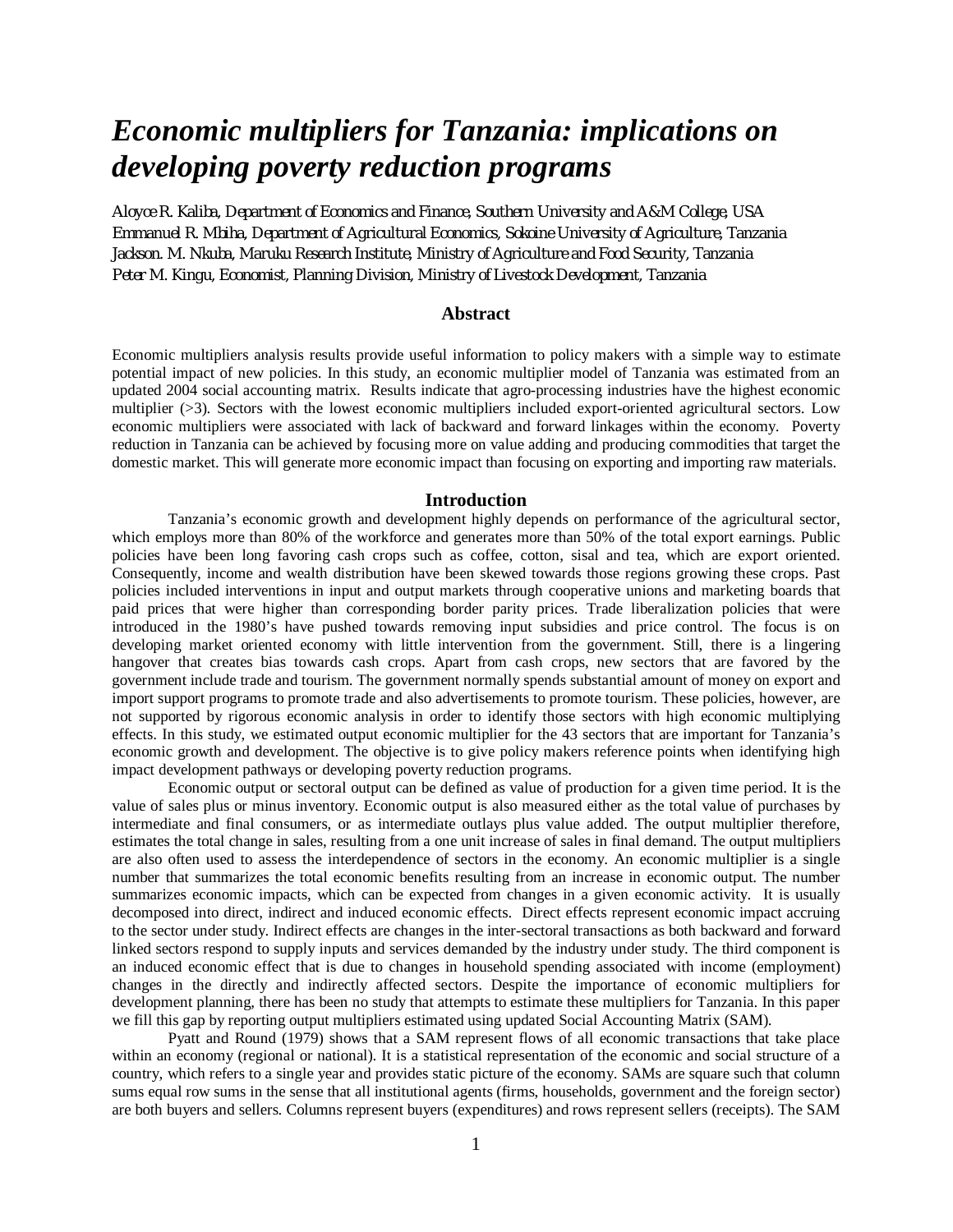therefore provides a complete account of the circular flow of the economy and tracks how national outputs are produced and how household income is generated and distributed. The fundamentals of SAM theory and applications can be found in Pyatt and Round (1979, 1985).

## **Technique used to updating the 2001 SAM**

Thurlow and Wobst (2003) discussed in detail the processes of developing the 2001 Tanzania SAM and its structure, which is presented in Table 1. In the table, activities represent domestic production by producers and its disposition between exports and domestic markets. Commodities consist of the disposition of domestic and imported goods to final consumers. The distinction ensures that only domestically produced goods are exported, which include intermediate products for re-export. The distinction also allows more than one activity sector to produce a given commodity. This is useful when different technologies for producing the same goods or services exist. The rows in the SAM represent the source of income. For example, the commodity accounts include purchases of intermediate goods, public and private consumption goods, and investment (savings). The household row represents income sources from factors and remittances from government, firms, households, and from the rest of the world. The columns represent expenditure of income by each account. For example, the household column includes purchases of consumption goods, payment of taxes, private savings, and payment to external transfer account. A square SAM is balanced when the sums of respective rows and columns equal, roughly corresponding to the conventional notion of double-entry-book-keeping and satisfying the market clearing conditions.

|                     | <b>Expenditure</b> |                            |             |                         |           |              |                           |             |             |          |
|---------------------|--------------------|----------------------------|-------------|-------------------------|-----------|--------------|---------------------------|-------------|-------------|----------|
|                     |                    | <b>Endogenous accounts</b> |             |                         |           |              | <b>Exogenous accounts</b> |             |             |          |
| <b>Receipts</b>     | $\mathbf{A}$       | $\mathbf C$                | $\mathbf M$ | $\mathbf F$             | ${\bf E}$ | $\, {\rm H}$ | ${\bf G}$                 | $\mathbf T$ | $\mathbf D$ | $\bf{I}$ |
| Endogenous accounts |                    |                            |             |                         |           |              |                           |             |             |          |
| Activities (A)      |                    | $\rm ac$                   |             |                         |           | ha           |                           |             |             |          |
| Commodities (C)     | ca                 |                            | $\rm{Cm}$   |                         |           | ch           | gd                        |             | er          | Cs       |
| Margins (M)         |                    | mc                         |             |                         |           |              |                           |             |             |          |
| Factors (F)         | fa                 |                            |             |                         |           |              |                           |             |             |          |
| Enterprise (E)      |                    |                            |             | $\operatorname{\sf ef}$ |           |              |                           |             |             |          |
| Household (H)       |                    |                            |             | $\operatorname{hf}$     | he        |              | hg                        |             | hr          |          |
| Exogenous accounts  |                    |                            |             |                         |           |              |                           |             |             |          |
| Government (G)      |                    |                            |             | gf                      | ge        |              |                           | tr          |             |          |
| Taxes $(T)$         | ta                 | tc                         |             | $\mathop{\mathrm{tf}}$  | te        | tp           |                           |             |             |          |
| Trade (D)           |                    | rc                         |             | $^{\rm rf}$             |           |              |                           |             |             |          |
| Investment (I)      |                    |                            |             | dp                      |           | psv          | gsv                       |             |             | $f_{SV}$ |

**Table 1:** The structure of the Tanzania social accounting matrix

In Table 1, conditions that expenditures equal receipts mean the following. Activities: intermediate inputs (ca) + value added  $(fa) + tax$  collection  $(ta) =$  domestic sales  $(ac) +product$  for own consumption  $(ha)$ . Commodities: domestic sales (ac) + marketing margins (mc) + indirect taxes (tc) + value of imports (rc) = intermediate inputs (ca) + marketing margins (cm) + private consumption (ch) + government commodity demand (gd) + value of export (er) + private investment demand (cs). Margins: marketing margins (cm) = transportation costs and other marketing services (mc). Factors: value added (fa) =factor income to enterprise (ef) + factor income to households (hf) + factor income to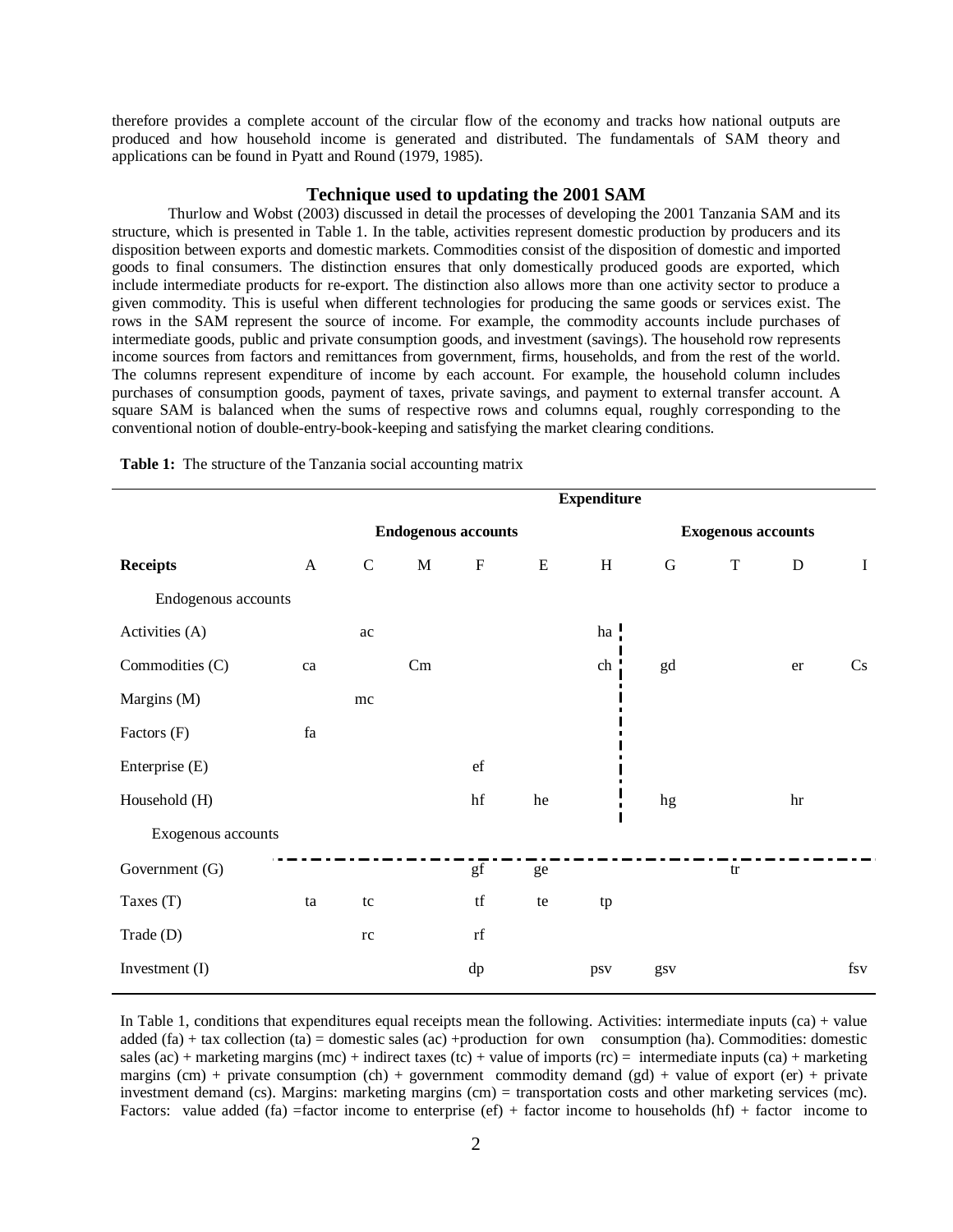government (gf) + factor taxes (tf) + factor remittance to the rest of the world (rf) + depreciation (dp); and enterprise or corporations: factor income to enterprise (rf) =enterprise payment to households (he) + dividends payment to government (ge) + direct taxes (te). Other conditions include the following. Households: production for own consumption (ha) + private consumption (ch) + income tax payment (tp) + private savings (psv) = factor income (hf) + dividends from enterprises (he) + governments transfers  $(hg)$  + income from rest of the world (hr). Government: government commodity demand (gd) + government transfer to households (hg) + government savings (gsv) = factor income to government (gf) + dividends from enterprise (ge) + tax revenue (tr). Tax Revenue: Total government revenue (tr) = commodity taxes (ta) + indirect tax (tc) + factor tax (tf) + enterprise direct tax (te) + income tax (tp). Trade: value of export (er) + household income from rest of the world (hr) +foreign savings (fsv) = value of imports  $(rc)$  + remittance to the rest of the world  $(rf)$ ; and investment: private investment  $(cs)$  = depreciation  $(dp)$  + private saving (psv) + government saving (gsv) + foreign saving (fsv).

In updating the SAM, the basic assumption was that the technology or the production coefficients of the 2001 SAM have enough information that can be used to estimate production coefficient and non-zero sub-matrices of the 2004 SAM. After estimating the sub-matrices of the new SAM for 2004, we used Robinson, Cattaneo and El-Said (2000) cross entropy procedure to remove possible introduced errors. The theory underlying this procedure can be found in Golan, Judge and Miller (1996). The main feature of this procedure is that the row sums of the new SAM are known with certainty and column sums involve measurement errors. The objective is to estimate a new SAM without measurement errors where the rows and column sums are equal. The desirability of this procedure is that values known with precision can be included in the model by adding more constraints.

During data collection, the aim was therefore to get accurate values of the row sums, for 2004. We used this information and share matrix for 2001 to estimate the 2004 SAM. The macro variables were obtained by visiting with senior personnel in the Ministry of Finance, National Bureau of Statistics, Planning Commission, Treasury, Bank of Tanzania, and Tanzania Revenues Authority for macro level and tax data. These data were supplemented from published reports such as URT (2005), TRA (2005), BOT (2006a, 2006b, 2006c) and several unpublished reports from the Ministry of Agriculture and Food Security, Ministry of Natural Resources and Tourism and the former Ministry of Water and Livestock Development (for crop and livestock production). Other data sources were the FAO's statistical database (crop and livestock production and trade data) and macro data from World Bank's Development Indicators. After balancing the SAM, the new sub-matrices have to be consistent with macroeconomic variables summarized in Table 2.

| <b>Economic activity</b>                        | <b>Value</b> |
|-------------------------------------------------|--------------|
| Agriculture                                     | 5,211,861    |
| Mining and Quarrying                            | 278,262      |
| Manufacturing                                   | 791,416      |
| Electricity and Water                           | 177,614      |
| Construction                                    | 637,769      |
| Trade, Hotels and Restaurants                   | 1,319,172    |
| Transport and Communication                     | 509,948      |
| <b>Financial and Business Services</b>          | 1,550,266    |
| <b>Public Administration and Other Services</b> | 1,044,230    |
| Less Financial Services indirectly measured     | $-233,218$   |
| <b>Total GDP</b>                                | 11,287,320   |

**Table 2:** Tanzania Gross Domestic Product by Kind of Economic Activity at Current

Source: http://www.tanzania.go.tz/economicsurvey1/2004/tables/table1.html

# **Economic Multiplier Model**

SAM-based economic multiplier models belong to the class of general equilibrium models that use fixed prices in assessing the economic effects of exogenous change in income and demand. The common distinguishing features of these models include three basic assumptions. First, prices are fixed. Accordingly, conclusions about quantities are drawn on the basis of values. Second, functional relationships are taken as linear in the SAM columns. This implies among other things, that Leontief production functions relied on the production process along the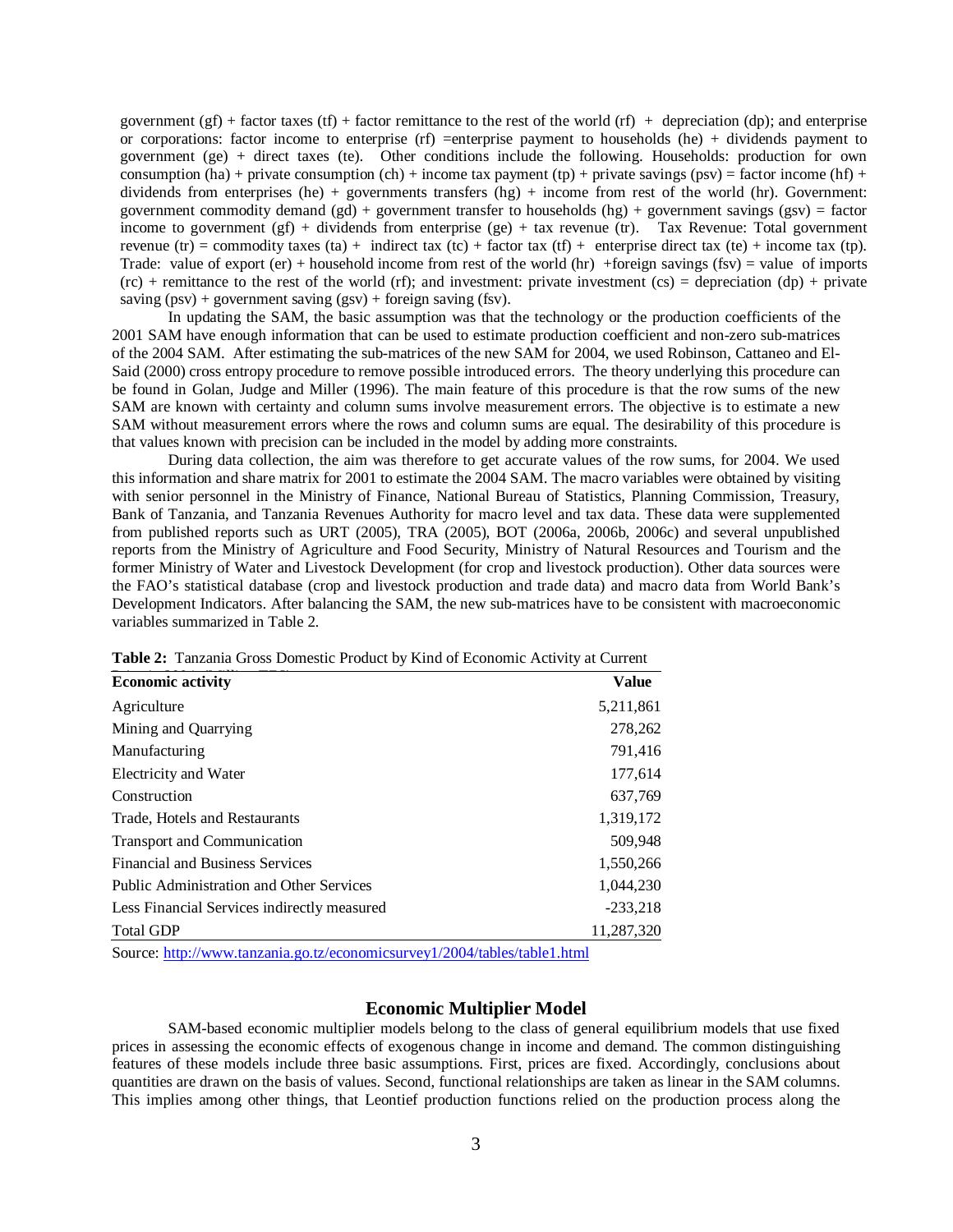activity column and there are no substitution between imports and domestic production in the commodity column. Third, the model is demand driven. Accordingly, there are no supply side constraints on economic activities (Round 2003). There are two major steps involved in the calculation of SAM-based economic multipliers. First, calculate the SAM coefficients or shares that represent the structure of the SAM, which is analogous to an input-output model. Second, divide the SAM into endogenous and exogenous accounts to create an invertible matrix. Endogenous accounts are usually limited to those related to production (activities and commodities), factors of production and households or private institutions. The corporate or enterprise account, which represents distributed profit and property income, can be treated as either being exogenous or endogenous. In this study, the enterprise account was treated as endogenous since enterprise's economic performance is influenced by house decisions. Exogenously determined accounts include: government outlays, taxes, trade and investment. This is because government outlays and taxes are policy determined and trade is outside domestic control. Since the model has no dynamic features, investment is exogenously determined (Round 2003; Thorbecke 2000).

After dividing the SAM into exogenous and endogenous we estimated a Leontief inverse matrix using the updated SAM. The elements of the Leontief inverse matrix constitute the SAM-based economic multipliers. Each element of matrix represents a multiplier for each sector. The column vector in the matrix captures the impact of an exogenous shock to the corresponding account on all endogenous account in the SAM. The diagonal elements of the matrix measure the direct impact of the shock to the initial sector and should be equal to one. The off-diagonal elements represent the indirect impact of the shock affecting other sectors, the return to factors, and household income by type of households. To estimate the induced effect, repeat the procedure explained above but drop the households account from the analysis. The induced effect is the difference between the off diagonal elements of the first matrix and the second that does not include household account (Lindal and Olson 2000).

## **Results and Discussion**

The economic multipliers estimated from the updated 2004 SAM are presented in Table 3. As indicated before, economic multipliers show the total amount of economic activities that are generated by new spending (including the original shilling) in the economy. For example, the economic multiplier for meat processing and dairy products was estimated to be 3.12. This means that increasing the output of this sector by 1,000 TZS; it will create demand for primary inputs used in processing, which is valued at 888 TZS (e.g., demand for live cattle or milk). The induced economic effects will generate 1,224 TZS through household spending due to new incomes and employments. As the processing sector expands, it will employ more people and supplies of primary and intermediate inputs will receive more money. A chain of increased expenditures associated with increase in income will spur more economic activities. For example, increased production in the processing sector may increase demand for food or clothing; sectors that are not directly related to the processing of meat and dairy products. When the estimated economic multiplier is equal to one, it means that new or expanding industries cannot have economic impact beyond the jobs and income generated by the original expenditure or there is no ripple effects or spin-off activities that can generate more income and jobs.

Based on the estimated output multipliers (Table 3), the Tanzania production sectors can be grouped into four categories depending on their potential impacts for furthering domestic production, adding value to domestic goods, increasing household incomes and thus poverty reduction. The first category has an economic multiplier greater than 3 and includes 5 sectors. In this category, the first three sectors are related to the agro-processing industries. Agro-processing and milling add value to domestically produced goods, increase demand for intermediate inputs and thus creating more jobs. The many problems of persistent poverty associated with low productivity, post-harvest losses and poorly integrated markets in Tanzania are often exacerbated by underdeveloped agro-processing industries. Little attention has usually been paid to commodities supply and value chains through which value added products reach the final consumers in both the domestic and international markets. This neglect results in enormous potential losses of value added and employment opportunities and thus chronic poverty. Growing of cassava, fruits and vegetables also exhibits high economic multipliers. This can be attributed to low domestic marketing costs and capital requirements associated with cassava, fruits and vegetables production. Costs of production for these products are relatively low and utilize the subsistence factor, which contributes about 44% of rural household incomes.

The sectors in the second category have economic multipliers ranging between 2 and 3 and include 17 sectors. Two out of 17 are related to agro-processing industries, 2 to service provision and tourism, 3 to manufacturing industries, and the rest to crop production, operation of poultry and livestock and fishing and hunting. An economic multiplier of greater than 2 is still high. In this category, the first four high ranked sectors include: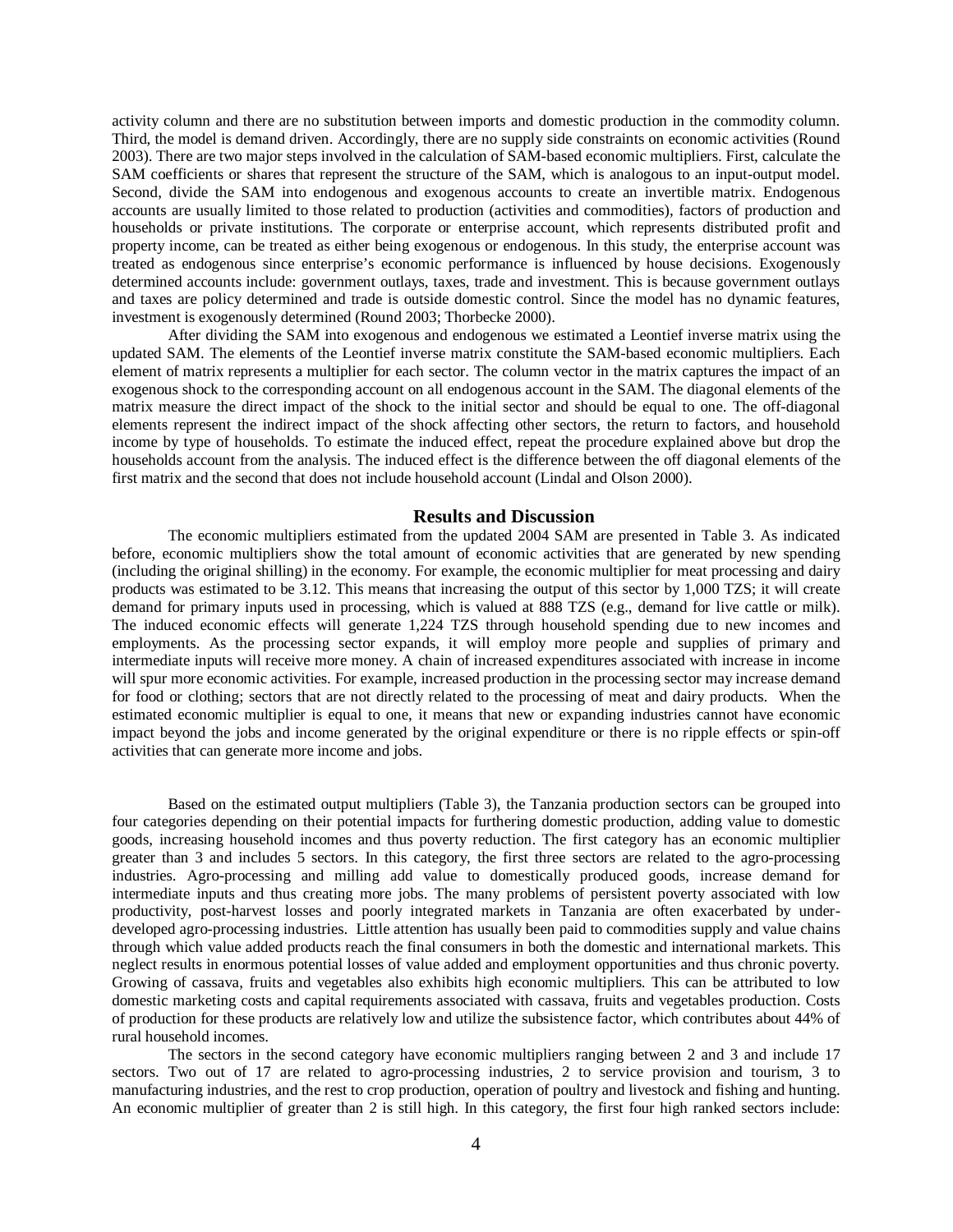textiles and leather products, fishing and fish farms, growing of other roots and tubers and manufacturing of basic and industrial chemicals. The importance of the first three sectors with regard to poverty reduction can be linked to similar reasons mentioned above. Importance of manufacturing of basic and industrial chemicals can be linked to poverty alleviation through increased productivity of other sectors and creation of high-paying jobs.

| <b>Rank</b>    | c<br><b>Sectors</b>                            | <b>Total</b> | <b>Direct</b> | <b>Indirect</b> | <b>Induced</b> |
|----------------|------------------------------------------------|--------------|---------------|-----------------|----------------|
| $\mathbf{1}$   | Processing of meat and dairy products          | 3.11         | 1.00          | 0.89            | 1.22           |
| $\mathfrak{2}$ | Processed food                                 | 3.10         | 1.00          | 0.88            | 1.22           |
| 3              | Grain milling                                  | 3.09         | 1.00          | 0.89            | 1.20           |
| 4              | Growing of cassava                             | 3.02         | 1.00          | 0.88            | 1.14           |
| 5              | Growing of fruits and vegetables               | 3.01         | 1.00          | 0.84            | 1.17           |
| 6              | Textile and leather products                   | 2.98         | 1.00          | 0.86            | 1.12           |
| 7              | Fishing and fish farms                         | 2.96         | 1.00          | 0.85            | 1.12           |
| $8\,$          | Growing of other roots and tubers              | 2.96         | 1.00          | 0.83            | 1.14           |
| 9              | Manufacturer of basic and industrial chemicals | 2.95         | 1.00          | 0.84            | 1.11           |
| 10             | Hunting and forestry                           | 2.93         | 1.00          | 0.79            | 1.14           |
| 11             | Beverage and tobacco products                  | 2.89         | 1.00          | 0.80            | 1.09           |
| 12             | Growing of beans                               | 2.89         | 1.00          | 0.81            | 1.08           |
| 13             | Growing of oil seeds                           | 2.86         | 1.00          | 0.79            | 1.07           |
| 14             | Petroleum refineries                           | 2.78         | 1.00          | 0.76            | 1.03           |
| 15             | Growing of other crops                         | 2.74         | 1.00          | 0.75            | 0.99           |
| 16             | Hotels and restaurant                          | 2.66         | 1.00          | 0.70            | 0.97           |
| 17             | Operation of poultry and livestock             | 2.53         | 1.00          | 0.66            | 0.87           |
| 18             | Growing of tea                                 | 2.53         | 1.00          | 0.65            | 0.89           |
| 19             | Growing of maize                               | 2.51         | 1.00          | 0.65            | 0.86           |
| 20             | Rubber plastic and other manufacturing         | 2.47         | 1.00          | 0.63            | 0.85           |
| 21             | Growing of sorghum and millet                  | 2.33         | 1.00          | 0.59            | 0.74           |
| 22             | Utilities                                      | 2.12         | 1.00          | 0.48            | 0.64           |
| 23             | Growing of wheat                               | 1.91         | 1.00          | 0.35            | 0.56           |
| 24             | Iron steel and metal products                  | 1.91         | 1.00          | 0.39            | 0.51           |
| 25             | Growing of paddy                               | 1.83         | 1.00          | 0.36            | 0.48           |
| 26             | Business and other services                    | 1.82         | 1.00          | 0.34            | 0.48           |
| 27             | Wholesale and retail trade'                    | 1.80         | 1.00          | 0.51            | 0.29           |
| 28             | Growing of other cereals                       | 1.70         | 1.00          | 0.30            | 0.41           |
| 29             | Wood paper printing                            | 1.63         | 1.00          | 0.26            | 0.36           |
| 30             | Transport and communication                    | 1.62         | 1.00          | 0.26            | 0.37           |
| 31             | Glass and cement                               | 1.57         | 1.00          | 0.25            | 0.32           |
| 32             | Growing of sugar cane                          | 1.51         | 1.00          | 0.22            | 0.29           |
| 33             | Manufacture all equipment                      | 1.24         | 1.00          | 0.10            | 0.14           |
| 34             | Public administration health and education     | 1.22         | 1.00          | 0.09            | 0.13           |
| 35             | Real estate                                    | 1.09         | 1.00          | 0.04            | 0.05           |
| 36             | Growing of coffee                              | 1.07         | 1.00          | 0.03            | 0.04           |
| 37             | Growing of cotton                              | 1.00         | 1.00          | 0.00            | 0.00           |
| 38             | Growing of Tobacco                             | 1.00         | 1.00          | 0.00            | 0.00           |
| 39             | Growing of cashew nuts                         | 1.00         | 1.00          | 0.00            | 0.00           |
| 40             | Growing of sisal fiber                         | 1.00         | 1.00          | 0.00            | 0.00           |
| 41             | Mining and quarrying                           | 1.00         | 1.00          | 0.00            | 0.00           |
| 42             | Manufacturer of fertilizer and pesticides      | 1.00         | 1.00          | 0.00            | 0.00           |
| 43             | Construction                                   | 1.00         | 1.00          | 0.00            | 0.00           |

**Table 3:** Estimated economic multipliers using the updated SAM for 2004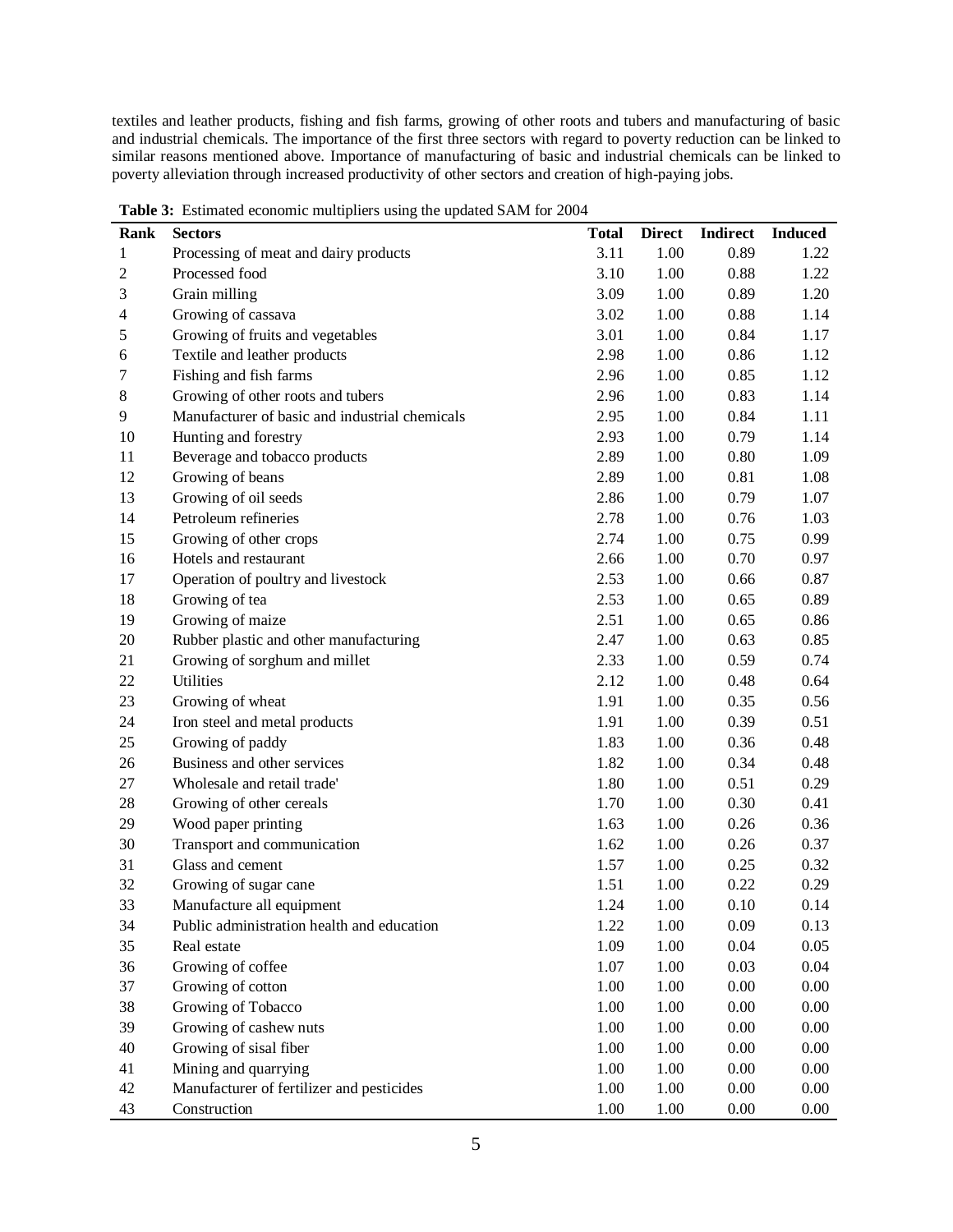Sectors in the third and fourth categories have economic multipliers ranging, respectively, from 1 to 2 and 1. For economic multiplier of 1, it means that the sector has only the direct effects. Sectors related to manufacturing, which have high demand for imported inputs dominate the third category. It is commonly believed that international trade and importation of new technologies can be a significant source of productivity and economic growth and thus poverty reduction. Through adoption and imitation of imported technologies, countries can take advantage of research and development originating from abroad to improve the efficiency of domestic production. The argument is that importing intermediate goods that embody improved technologies from an industrial country can significantly boost a country's productivity. Countries that are more open to trade, therefore, benefit more because they have better access to improved technologies by importing intermediate goods. However, there is increasing evidence indicating that the extent to which the use of imported intermediate inputs increase productivity crucially depends on the technological gap. Tanzania imports most of its intermediate inputs from OECD countries and the technological gap is huge. Capital-intensive industries may increase productive efficiency, but limit new job creation. In developing countries, job creation is associated with income distribution and thus poverty reduction.

Except for manufacturing of fertilizer and pesticides and construction, sectors in the fourth category are export oriented. In Tanzania, these sectors are also given priority in the development planning processes, as are important earners of foreign exchange. However, most of the crops are exported as raw materials without adding value as supported by the estimated economic multipliers. This deprives the country an opportunity to create more jobs and generating high income for both domestic investors and farmers. The general view that can be deduced from Table 6 is that the objective of poverty reduction in Tanzania can be quickly achieved developing policy that support adding value to domestically-produced goods and for domestic markets. This will generate high economic impact than focusing on export-oriented cash crops. As an example, while Tanzania concentrates her efforts to attract foreign investments in three sectors: tourism (hotel and restaurants); support of whole sale and retail trade; and mining and quarrying, the sectors with the highest economic multipliers (i.e., processing meat and dairy products, food processing and grain milling) are virtually forgotten.

### **Conclusion and Policy Implications**

This study demonstrates how a Social Accounting Matrix (SAM) can be updated using macroeconomic variables and use the updated SAM to estimate economic multipliers that can be used to identify development pathways. The SAM has an advantage of producing simple and transparent results that can be easily understood by policy makers. For example, whereas cash crops that are favoured by Tanzania policy makers have least total economic effect, adding value to domestically produced goods and growing cassava and fruits and vegetables has greater economic effects. However, these activities are overlooked by Tanzania policy makers. In general, goods that use locally available intermediate inputs have the highest economic multipliers. These results support the point that both upstream and downstream sectoral linkages were important for income generation and expenditure; a stimuli for increased demand for locally produced goods.

In general, increased demand and supply in any sector have the potential of increasing incomes as households specialize and intensify production to supply additional demand for intermediate goods and factor of productions. The economic multiplier analyses results indicate that direct impacts on upstream production (e.g., manufacturing of basic and industrial chemicals); direct downstream value adding activities (e.g., processing of meat and dairy products); and induced effects occurring via increased employment and income as a result of increased sectoral production activities are all important for income generation and poverty reduction. These linkages have a great overall multiplier effect of increased sectoral production. As indicated early on, the economic multipliers are most significant when any incremental income generated is used to increase labor demand of non-tradable goods such as cassava and vegetables and especially when production of that good is associated with the subsistence factor. It is also obvious that for all sectors with economic multiplier greater than one, the greater proportion of the overall economic multiplier effects were attributable to induced effects, which is related to increased income rather than to inter-industry intermediate input demand.

In conclusion, while economic multiplier models do a good job of estimating the output impacts from an economic shock or increased expenditure, they do not directly assess the impact on increased costs of production. In addition, these models are static and do not consider the inherent changes over time in a dynamic economy. These limitations do not mean that the estimated multipliers are invalid especially when the injection has little impact on price changes. The estimated multipliers for each sector are unique and can be used as reference points during identification of development pathways with highest impacts on the economy.

### **Acknowledgements**